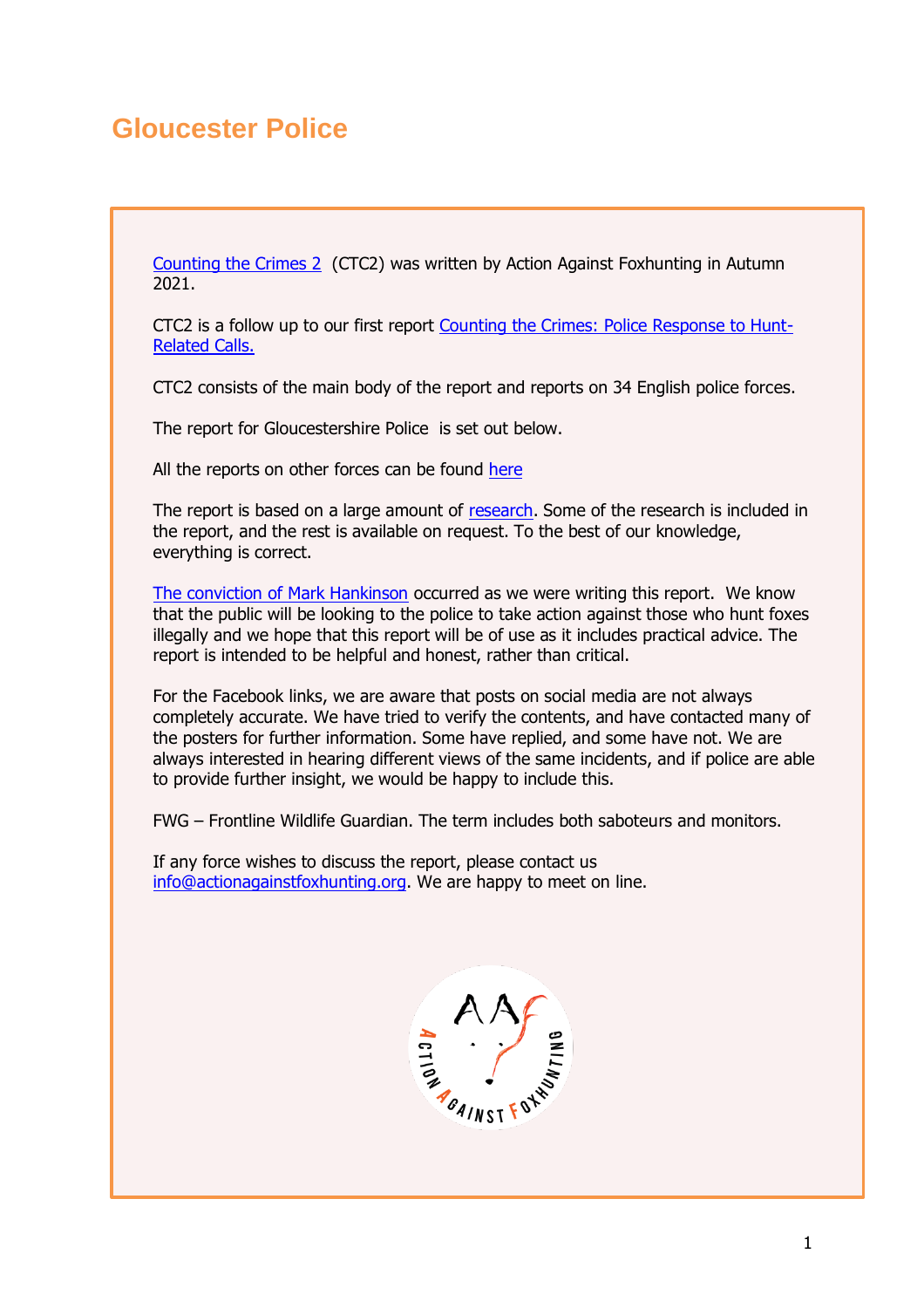# **How did the force respond to CTC?**

- One email
- ✓ Exchange of emails
- ✓ Meeting
- No response at all

# **For Email response - was the response detailed?**

- Yes
- ✓ No

#### **How do you rate the email response?**

Gloucester Police force have a good reputation for policing hunts effectively. As they are making progress anyway, there was no real need to engage in detail with AAF at the time.

# **Were there follow up emails and did the force reply?**

- ✓ Yes
- No

# **How willing was this force to take on board what we said?**



# **Has this force taken any actual steps to improve their relationship with FWGs?**

- ✓ Yes
- No
- Other

#### **What steps have they taken?**

The force has regular meetings with FWG groups and other wildlife groups.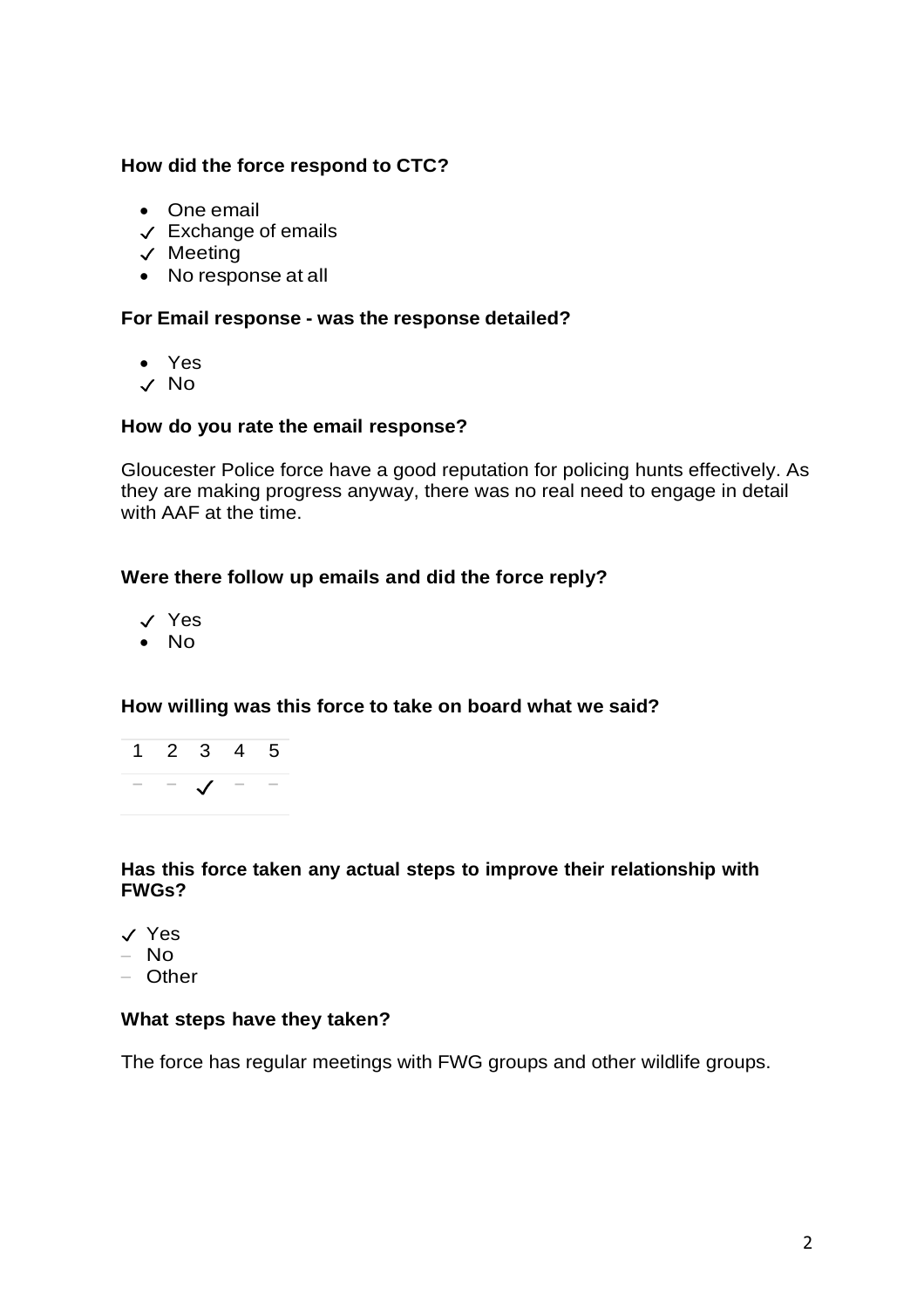#### **Does this force have an aide memoire or any guide to policing illegal hunting?**

✓ Yes

• No

# **What do you think of the guide/aide memoire?**

The force is working on an internal webpage accessible to all officers. Foxhunting is covered in some detail.

#### **How well trained are the police in this force?**



# **Why have you given this response?**

All new officers are trained on wildlife crime, given by experienced officers from the Rural Crime Team.

# **How do you rate this force's behaviour in the field with regard to illegal foxhunting and incidents involvingFWGs?**

- Always appear biased
- Usually appear biased
- Sometimes appear biased
- ✓ Rarely appear biased
- Never appear biased

#### **Why have you given this response?**

Gloucester is one of the few forces which has the universal respect of FWGs. Having spoken to the officers responsible for wildlife crime, it is easy to see why. Not only are the officers fully aware of the extent of the law breaking by the hunts, but they are prepared to take action to prevent the crime and prosecute when they can. They do this openly; there is no denial and no excuses offered for lack of action.

Gloucester has a Rural Crime Team. There are four Rural Crime Officers, all of whom are also WCOs and Heritage Officers. All report to the same line manager. The RTC prioritises illegal hunting and if the trained officers are available when a hunt-related calls comes, then one of them will always attend. They also proactively monitor hunts when they can. Like all forces, Gloucester does have other priorities and on occasion, RTC officers might not be available to attend. However, as training on illegal foxhunting is given to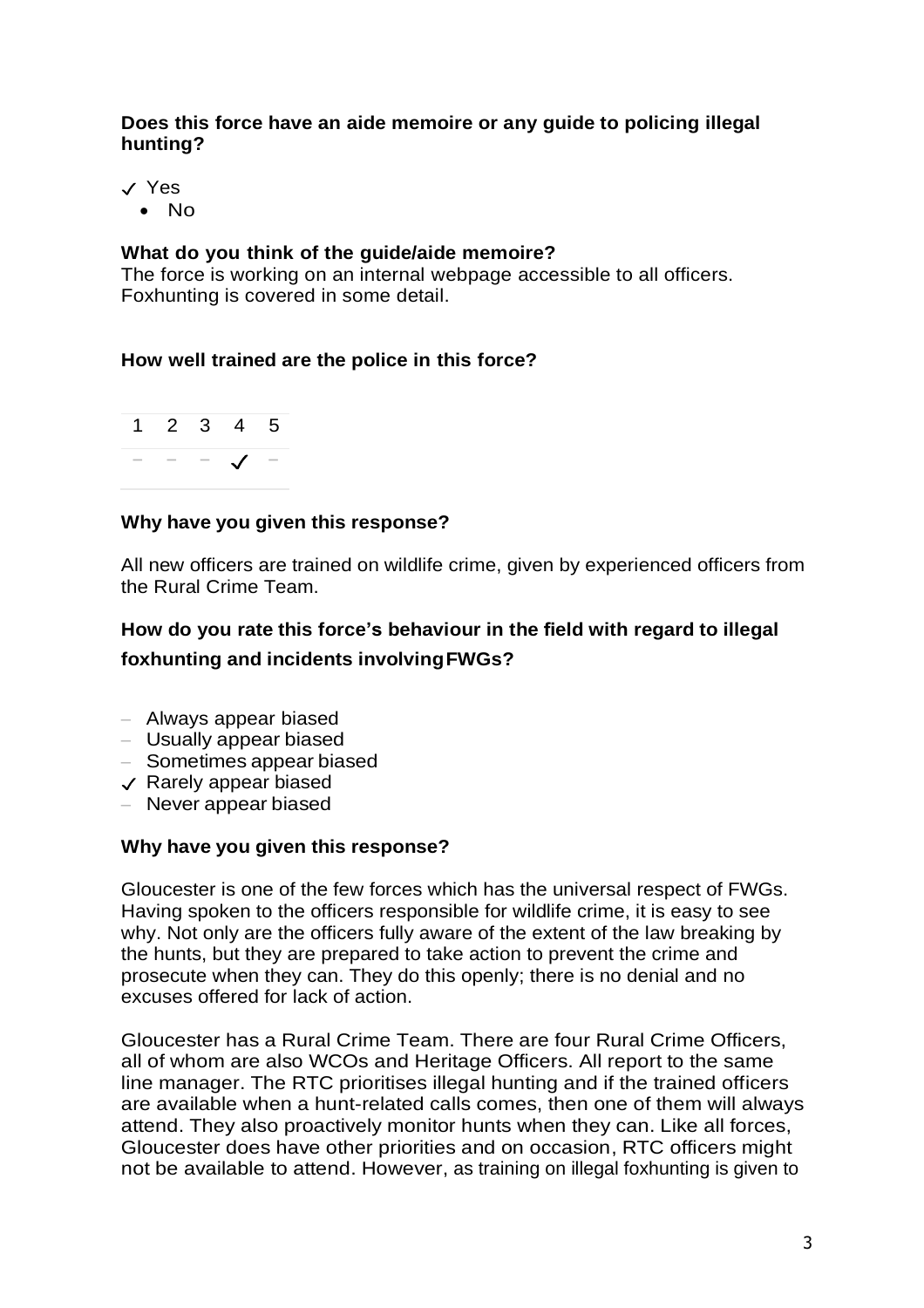all new officers anyway, there is a very good chance that whoever attends the call is competent.

Having a dedicated, experienced, well-organised team to deal with hunt-related calls makes efficient use of Gloucester's resources. If you do a job properly in the first place, there is no need to do it twice.

# **Do you think the force focuses too heavily on public order as opposed to dealing with illegal foxhunting?**

- Yes
- ✓ No
- Other

#### **Why have you given this response?**

Gloucester Police deal with public order issues (from hunts and FWGs) at the same time as they deal with illegal hunting. They are fair to both sides.

#### **Overall, how do you rate this force?**

**Take into account willingness to engage with AAF, willingness to engage with FWGs, actions in the field etc.**

|  | 1 2 3 4 5 |  |
|--|-----------|--|
|  |           |  |

#### **Any other comments?**

The 3/10 media report (below) lists Gloucestershire as the country with the most reports of illegal hunting. While this is good news, (people are prepared to report illegal hunting to the police – which doesn't necessarily happen in other forces) the challenge to this force is obvious.

Gloucester has an above average reputation for being helpful and proactive. They are known to work with FWGs re blocked badger setts for example (see hit report 3/10) and the events reported 3/11 below are to their credit. They also mention hunting on their public website.

#### **In the opinion of AAF, how can this police force improve?**

Gloucester Police are clearly competent and proactive in tackling illegal foxhunting.

Our attention has been drawn to a number incidents where the Cotswold Hunt have repeatedly caused upset, fear and distress within the rural community. Other hunts are trespassing and intimidating residents. Engaging residents, as well as FWGs and the hunts might help tackle this issue. When we created AAF in 2018, with the declared intention of starting conversations about foxhunting outside the usual Social Media groups, we discovered that many people were afraid to talk about hunts in public. It was actually a taboo in some villages. If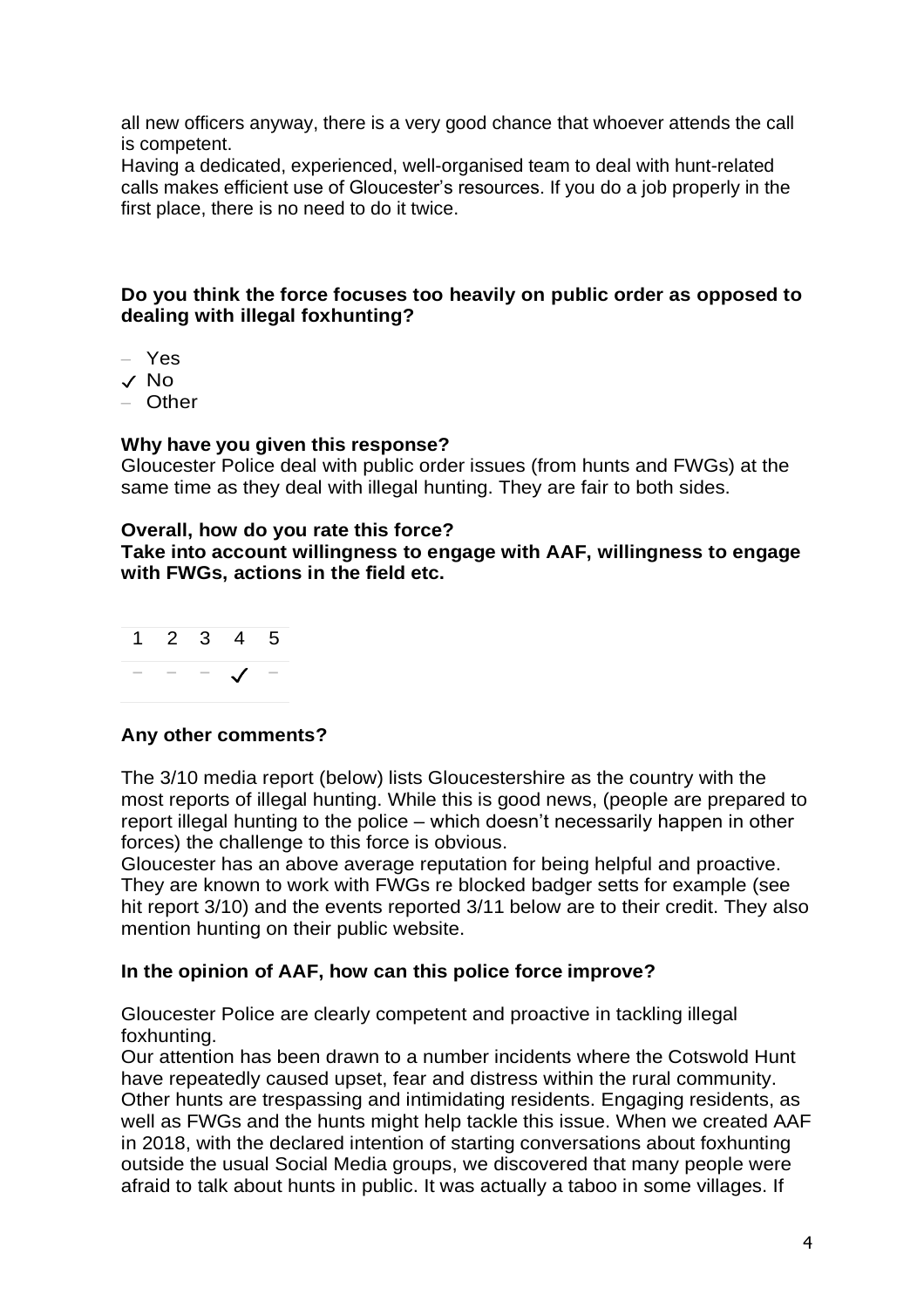Gloucester Police can join in (or start) the ball rolling with some open discussions concerning the hunts' anti-social behaviour, it might make the residents feel safer.

Officers might benefit from a greater understanding of our issues surrounding illegal hunting and the motivations of FWGs. We have created three helpful documents:

[Practical Advice for All Officers](https://www.actionagainstfoxhunting.org/wp-content/uploads/2021/11/B-1411-Practical-Advice-for-all-Police-Forces.pdf) – this includes training advice

[A Field Guide for Officers](https://www.actionagainstfoxhunting.org/wp-content/uploads/2021/11/A-1411-FIELD-GUIDE-ILLEGAL-FOXHUNTING.pdf) – to use if they are called to a hunt

A Study - [Why sabs and monitors are not protesters.](https://www.actionagainstfoxhunting.org/wp-content/uploads/2021/11/A-1411-Why-sabs-and-monitors-arent-protesters.pdf) – an insight FWG organisations

# **Hit and media reports mentioning hunting and Gloucester Police**

[https://www.somersetlive.co.uk/news/somerset-news/somerset-second-highest](https://www.somersetlive.co.uk/news/somerset-news/somerset-second-highest-county-autumn-4773048?fbclid=IwAR0M0cHNXF28jTIya9prtoXq5KsL8YuvgeAXRmfcZaN3VajjzplHsD63n2I)[county-autumn-](https://www.somersetlive.co.uk/news/somerset-news/somerset-second-highest-county-autumn-4773048?fbclid=IwAR0M0cHNXF28jTIya9prtoXq5KsL8YuvgeAXRmfcZaN3VajjzplHsD63n2I)

[4773048?fbclid=IwAR0M0cHNXF28jTIya9prtoXq5KsL8YuvgeAXRmfcZaN3VajjzplH](https://www.somersetlive.co.uk/news/somerset-news/somerset-second-highest-county-autumn-4773048?fbclid=IwAR0M0cHNXF28jTIya9prtoXq5KsL8YuvgeAXRmfcZaN3VajjzplHsD63n2I) [sD63n2I](https://www.somersetlive.co.uk/news/somerset-news/somerset-second-highest-county-autumn-4773048?fbclid=IwAR0M0cHNXF28jTIya9prtoXq5KsL8YuvgeAXRmfcZaN3VajjzplHsD63n2I)

Gloucestershire were the county with the highest number of hunt related incidents mid August to end October 2020

<https://www.facebook.com/3CHuntSabs/posts/2700573426832291> 9/9/20. Heythrop caught on film cubhunting. Sent to police.

<https://www.facebook.com/3CHuntSabs/posts/2721657398057227> 3/10/20. Gloucestershire allegedly more efficient than Thames Valley re blocked setts.

<https://www.facebook.com/bathhuntsabs/posts/3412179412168768> Oct 2020. Locals affected by the hunt in Painswick

<https://www.facebook.com/3CHuntSabs/posts/2750406945182272> <https://www.facebook.com/3CHuntSabs/posts/2750433595179607> <https://www.facebook.com/3CHuntSabs/posts/2756730417883258> [https://www.facebook.com/3CHuntSabs/photos/a.1406136942942619/27504229885](https://www.facebook.com/3CHuntSabs/photos/a.1406136942942619/2750422988514001) [14001](https://www.facebook.com/3CHuntSabs/photos/a.1406136942942619/2750422988514001)

3/11/20. Heythrop Hunt. Police present in helicopter and on ground to enforce hunting act.

[https://www.facebook.com/3CHuntSabs/photos/a.1406136942942619/27504235785](https://www.facebook.com/3CHuntSabs/photos/a.1406136942942619/2750423578513942) [13942](https://www.facebook.com/3CHuntSabs/photos/a.1406136942942619/2750423578513942)

3/11/20. Quad stopped by police.